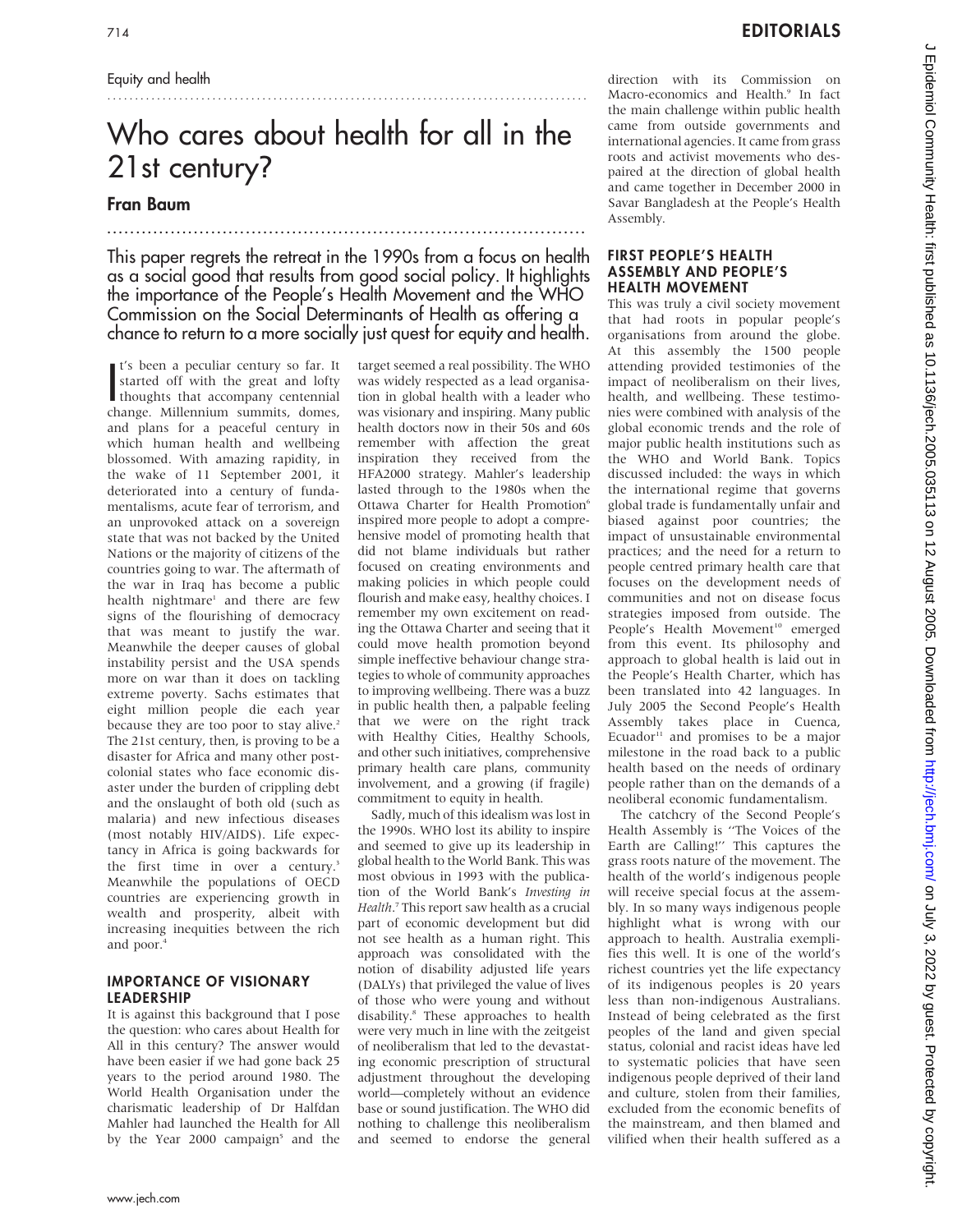result of the cruel and inhuman policies.12 Blatant injustices such as this provide the fuel and passion for the People's Health Movement.

### GLOBAL CIVIL SOCIETY CARES

The other signs of caring about achieving health for all in the 21st century come from the ''Make Poverty History'' campaign with the goals of ''trade justice, drop the debt, more and better aid''.13 The campaign focuses on the 2.8 billion people (nearly half the world's population) who live on less than US\$2 per day. It is driven by a range of non-government organisations and global campaigners such as Sir Bob Geldof and calls directly on the G8 countries to drop debt for the most heavily indebted nations and for aid to be increased to 0.7% of GDP as recommended by the UN Millennium Summit.<sup>13</sup> Achievement of these aims has the potential to make our world healthier and more equitable. But this will only happen if what follows is an approach to health and wellbeing that builds on the early, visionary history of the WHO that recognised that health is not just about the absence of disease but about improving the quality of everyday life in terms of our relationships with each other, the safety and satisfaction of our schools and workplaces, the quality and sustainability of transport and housing, the availability of education, sustainability of the environment, and freedom from violence and war.<sup>14</sup> So often those who want to do good do not act on this knowledge. Rather they focus on the diseases and believe that tackling them will do the job of creating more health and equity. So we have seen the flourishing of bodies such as the Global Fund and Gates Foundation that, with the best of intentions, set out to tackle a range of infectious diseases. Yet they do very little to tackle the broad social and economic determinants of health that dictate who gets what disease. Healthy people are mainly healthy, not primarily because they have access to good health services (although this helps), but because they have good food, comfortably homes, live in a peaceful environment, have good social support, adequate income, and a satisfying job. The global public health community has to understand and act on this crucial knowledge about what creates health. Are there any signs this may be happening?

### SIGNS OF HOPE: SECOND PEOPLE'S HEALTH ASSEMBLY AND WHO COMMISSION ON THE SOCIAL DETERMINANTS OF HEALTH

It just could be that 2005 may be remembered as the year the social and

economic determinants of health began to be taken really seriously globally, nationally, regionally, and locally. In July 2005 the Second People's Health Assembly will take this knowledge as central to its deliberations about how to make the world healthier and more equitable. In March 2005 the WHO launched its own Commission on the Social Determinants of Health (CSDH).15–17 This commission will place a primary emphasis on the underlying factors that determine how healthy populations are and how equitably health is distributed within populations. It will emphasise that health services, while crucial, are only one of the determinants of health and that most health gain will come from going upstream to focus on those factors such as employment, housing, quality of living environments, social relationships, and education that are the main determinants of how healthy we are. The commission works on the assumption that creating healthy societies and individuals largely results from action outside the health sector.

The CSDH will use three key strategies to achieve its aims. Firstly, it will establish knowledge networks preliminarily entitled: Priority Public Health Diseases; Child Health and Education; Financing; Human Settlements; Social Exclusion; Employment; Globalisation; Health Systems, Measurement, Gender and Women's Empowerment. Secondly, it will work with countries to ensure action on the social and economic determinants of health. Thirdly, it will work to reform the WHO by ensuring that awareness of the importance of the social and economic determinants of health informs all its work and becomes evident in its response to health issues. The commission has great potential to assist Dr J W Lee, the current director general, to leave as his legacy a reformed WHO that is imbued with a strong understanding and determination to act on the social and economic determinants of health and a public health community that accepts the inevitable logic and sense of designing all interventions based on this understanding.

### MAKING SOCIAL DETERMINANTS OF HEALTH CENTRAL

The path taken by the People's Health Movement and the CSDH is not going to be easy. While more funding has gone into global health in recent years the overwhelming amount of it has gone into disease initiatives that do not tackle the underlying social and economic determinants of health. However, if the People's Health Movement and the CSDH are successful in picking up the baton from the earlier Health for All

2000 movement they may form the vanguard of a successful movement for a socially just and healthier world in which policy decisions are driven primarily by this vision rather than by decisions that maximise profit for a small elite. If the public health community does care about health for all in this century then it must put its full support behind the People's Health Movement and the Commission on the Social Determinants of Health.

J Epidemiol Community Health 2005;59:714–715. doi: 10.1136/jech.2005.035113

Correspondence to: Professor F Baum, Department of Public Health, Flinders University, GPO Box 2100, Adelaide 5001, Australia; fran.baum@flinders.edu.au

#### Funding: none.

Conflicts of interest: Fran Baum has been a member of the Global Steering Group of the People's Health Movement since 2000 and was appointed as a Commissioner on the WHO Commission on the Social Determinants of Health in March 2005.

### **REFERENCES**

- 1 Roberts L, Lafta L, Garfield R, et al. Mortality before and after the 2003 invasion of Iraq. Lancet 2004;364:1857–64.
- 2 Sachs JD. The end of poverty. Economic possibilities for our times. New Jersey: Penguin Books, 2005.
- 3 Labonte R, Schrecker T, Sanders D, et al. Fatal indifference. The G8, Africa and global health. Cape Town: The University of Cape Town Press, 2004.
- 4 Navarro V, ed. The political economy of social inequalities. Consequence for health and quality of life. Amityville, NY: Baywood Publishing, 2002.
- 5 World Health Organisation. Global strategy for Health for All by the year 2000. Geneva: WHO, 1981.
- 6 World Health Organisation. The Ottawa Charter for health promotion. Health Promotion 1986;1:i–v.
- 7 World Bank. World development report 1993: investing in health. Oxford: Oxford University Press, 1993.
- 8 Anand S, Hanson K. Disability-adjusted life years: a critical review. In: Anand S, Peter F, Sen A, eds. Public health, ethics and equity. Oxford: Oxford University Press, 2004:183–99.
- 9 Sachs J. Macro economics and health: investing in health for economic development. Geneva: World Health Organisation, 2001, http:// www.cid.harvard.edu/cidcmh/CMHReport.pdf (accessed on 14 Jun 2005).
- 10 The People's Health Movement. http://
- www.phmovement.org (accessed 14 Jun 2005). 11 The People's Health Movement. http://www. phmovement.org/pha2/ (accessed on 14 Jun 2005).
- 12 Human Rights and Equal Opportunity Commission. Bringing them home: findings of the national inquiry into the separation of Aboriginal and Torres Strait Islander children from their families. Sydney: Human Rights and Equal Opportunity Commission, 1997.
- 13 Editorial. From Love 8 to G8: only results matter. New Statesman 2005;6 Jun:6-7
- 14 Baum F. The new public health. Oxford: Oxford University Press, 2002.
- 15 World Health Organisation. http://www.who.int/ social\_determinants/en/ (accessed 14 Jun 2005). Lee JW. Public health is a social issue. Lancet
- 2005;365:1005–6. 17 Marmot M. Social determinants of health
- inequalities. Lancet 2005;365:1099–104.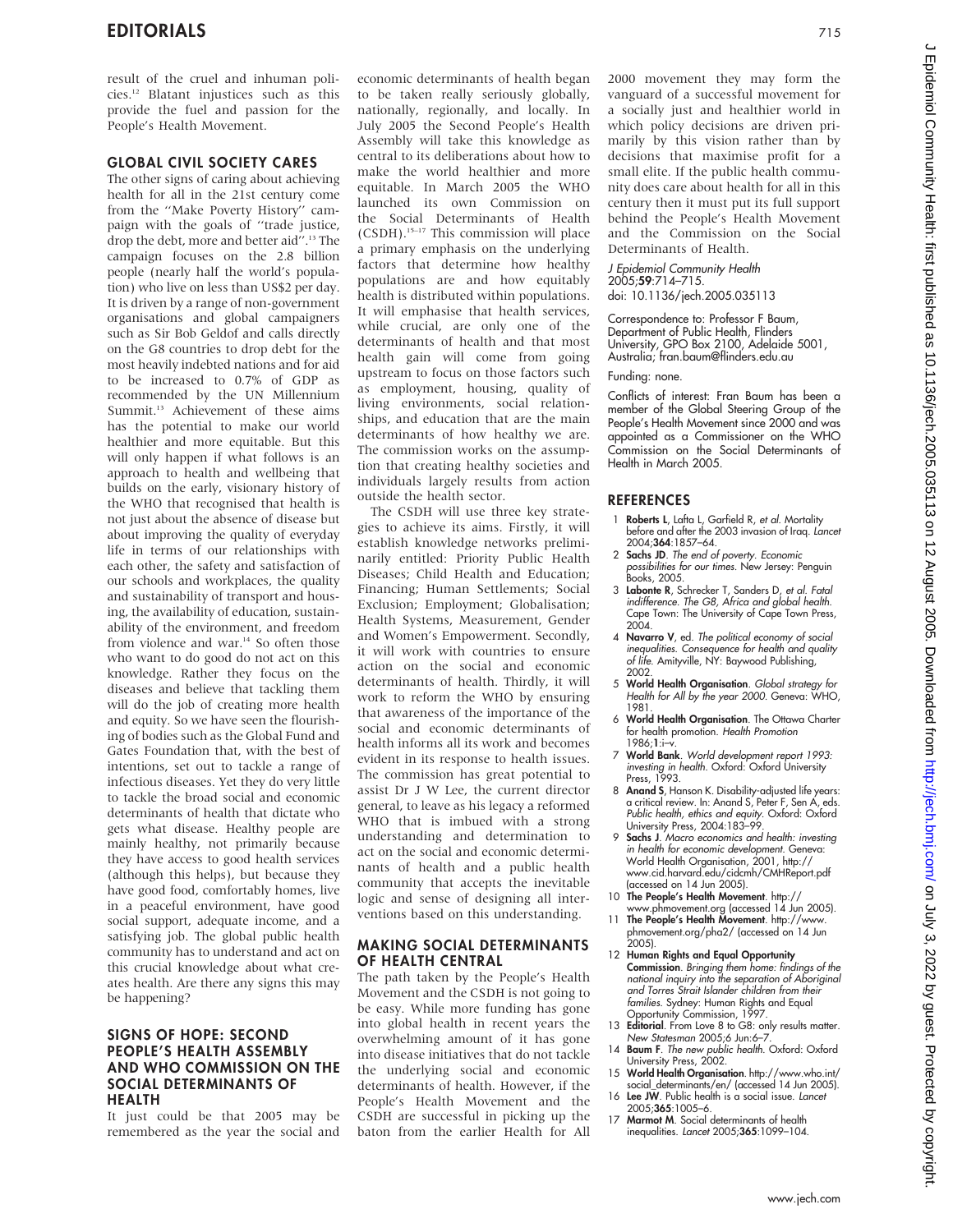## Environmental health

## A journal for evidence based policies Ana M Garcia, Carlos Alvarez-Dardet

.......................................................................................

## ...................................................................................

## The journal of the increasingly relevant.

The journal has published in this<br>
issue<sup>1</sup> and in a previous recent issue<sup>2</sup><br>
two papers with striking evidence<br>
relating atmospheric contaminants, and he journal has published in this issue<sup>1</sup> and in a previous recent issue<sup>2</sup> two papers with striking evidence mostly emissions derived from oil based combustion from engine exhausts, with increased risk for children of dying from leukaemia and other cancers. The risk was particularly high for children born in the proximities (up to 1 km) of bus stations, but also hospitals and other industrial resources with oil combustion emissions. The results from the different data and several analyses presented in both papers are firmly consistent with the author's conclusions: childhood cancers are strongly determined by prenatal or early postnatal exposures to oil based combustion gases, especially from engine exhausts. Two key points arise from such a conclusion. Firstly, how good is evidence supporting this statement? Secondly, is there an additional argument for stricter control of atmospheric emissions?

Results from both papers, although clearly coherent, are based on data and analysis with some limitations, a common occurrence in epidemiological research, the same category of research that discovered that tobacco causes several health effects and that water born infectious diseases can be effectively prevented. In this case, Knox uses for his analysis a database of children dying from cancer between 1953 and 1980 and maps of emissions for 2001 published by the National Atmospheric Emissions Inventory. Then, most of the putative damaging exposures (prenatal or early postnatal, according to the author) occurred more than 20 years before the data on atmospheric emissions used in the study and, probably, to higher levels of emissions than levels for 2001 in the same places. But this fact does not remove any relevance to Knox's findings: the subsequent questions are how many locations have now emissions similar, or even higher, to those happening several years ago (in UK and in other parts of the remaining world), and how safe are present levels of emissions now.

Another methodological point is that Knox's results are based on mortality data. It will be worth examining also data on childhood cancer incidence (that is, including also child non-lethal cancers): would it be expected to find even higher risks for concerned contaminants? Also, a particularity of Knox analysis is that, as a consequence of the lack of a proper control group, the analysis uses only cases of migrant children (changing address between birth and death). This approach is based on the premise of migration equilibrium around emissions hotspots in the general child population. It would be interesting to test the validity of this approach (analysis of migrants) against confirmed effects of atmospheric emissions. Available data from well established networks of research in this area<sup>3</sup> could be useful for this testing.

Besides limitations, Knox also finds a clear dose-response association for exposures and childhood cancers, an important criterion for evaluating causality in exposure-damage associations. Another important criterion for causality is consistency. This is to say, if different researchers, observing different populations with different approaches arrive at similar findings, it is probable that the observed association (namely, emissions from combustion from engine exhausts and childhood cancer) is causal, and not casual. This point is crucial for prevention, as only for causal associations will interventions eliminating or reducing exposure be followed by a reduction in the damage frequency or intensity. Knox<sup>2</sup> quotes studies from USA, Italy, Sweden, and France finding increased risks for leukaemia and other childhood cancer related to residence near high volume roads and petrol and vehicle repair garages. Knox also refers to some studies that have not found any relations. Apparently studies in this area are still scarce, but perhaps there is already enough information for a systematic review or meta analysis properly weighting all available evidence together.

The second point raised at the beginning of this commentary is even more crucial. Should these papers, and other available evidence, be used on behalf of stricter control of oil combustion emissions? Should government and

authorities seriously consider these findings and develop any specific actions? And also: could scientific journals play a critical part in decision making processes related to issues affecting people's health, but also strongly depending on political, economical, social, and cultural influences? Well, as much as they can. This journal has deliberately developed an editorial policy focused on publishing the best scientific evidence for socially relevant research on health determinants (''the journal of the increasingly relevant''4 ): the ''policy implications'' window in articles or the ''Evidence based public health policy and practice'' section are reassuring proofs of this editorial determination. In a recent editorial<sup>5</sup> the role of public health policy was examined in its relation with public health research, particularly addressing interventions over gradually augmenting health inequalities. Also poorer people are more likely to live near more contaminating industrial resources.

The gains for health and wellbeing from searching for ''appropriate engineering and social solutions''1 to better control toxic atmospheric emissions from oil combustion surpass the expectations of any single study. $3^{6-8}$  But also, childhood cancer is an important socially sensitive public health problem and Knox's findings<sup> $12$ </sup> should be seriously taken into account by decision makers concerned with environmental emissions' limits and control.

J Epidemiol Community Health 2005;59:716–717. doi: 10.1136/jech.2005.035196

### ......................

Authors' affiliations

A M Garcia, Department of Preventive Medicine and Public Health, University of Valencia, Spain

C Alvarez-Dardet, Department of Public Health, University of Alicante, Spain

Correspondence to: Professor A M Garcia, Facultad de Ciencias Sociales, Avda. Tarongers s/n, 46022 Valencia, Spain; anagar@uv.es

Funding: none.

Conflicts of interest: none.

### REFERENCES

- 1 Knox EG. Oil combustion and childhood cancers. J Epidemiol Community Health 2005;59:755–60.
- 2 Knox EG. Childhood cancers and atmospheric carcinogens. J Epidemiol Community Health  $2005:59:101-5$ .
- 3 Medina S, Plasencia A, Ballester F, et al, on behalf the Apheis group. Apheis: public health impact of  $PM_{10}$  in 19 European cities. J Epidemiol Community Health 2004;58:831–6.
- 4 Alvarez-Dardet C, Ashton JR. In this issue.
- J Epidemiol Community Health 2004;58:965. 5 Joffe M, Mindell J. A tentative step towards healthy public policy. J Epidemiol Community Health 2004;58:966–8.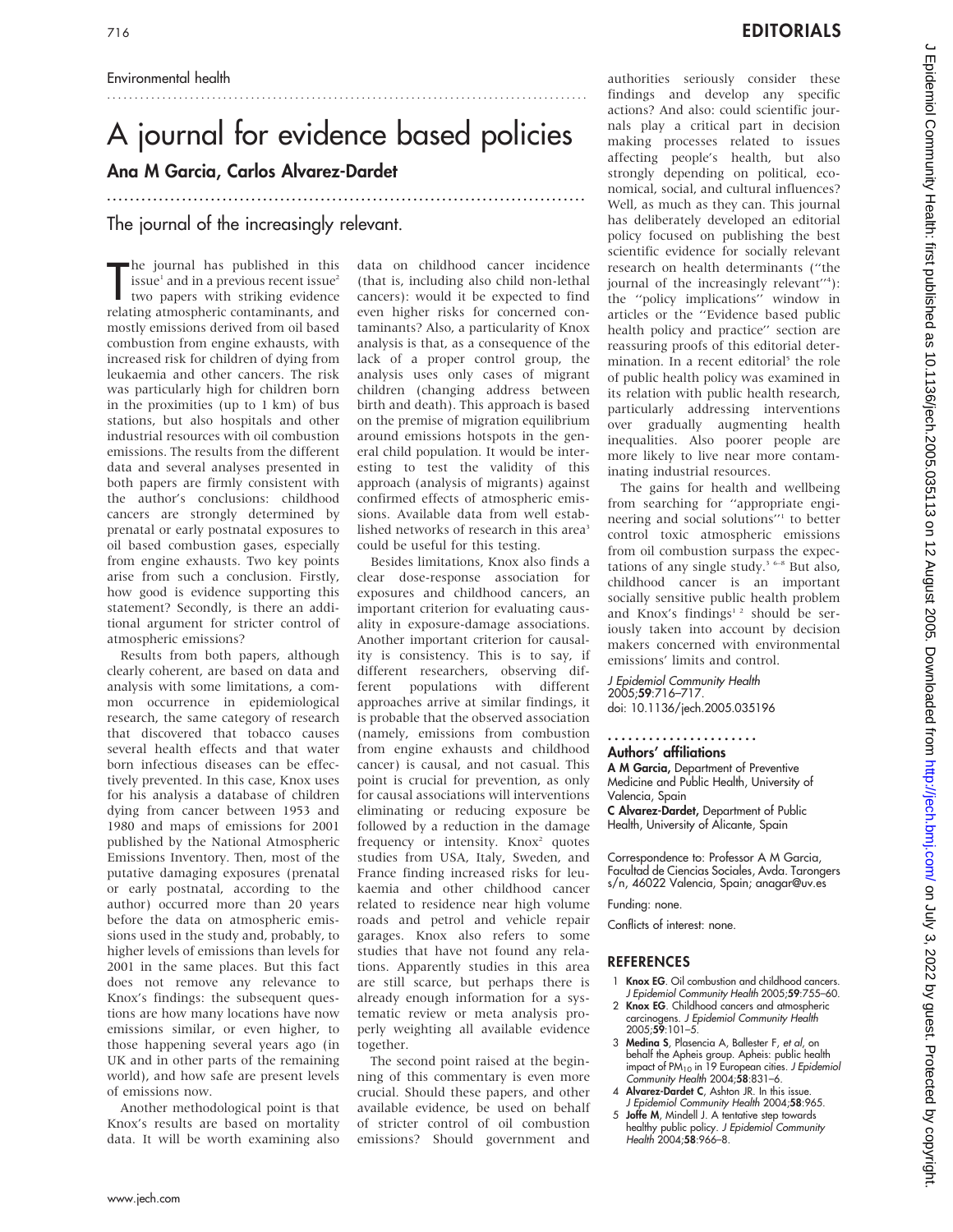## **EDITORIALS** 717

6 Nakahara S, Nakamura Y, Ichikawa M, et al. Relation between increased numbers of safe playing areas and decreased vehicle related child mortality rates in Japan from 1970 to 1985: a

trend analysis. J Epidemiol Community Health 2004;58:976–81.

7 Morrison DS, Thomson H, Petticrew M. Evaluation of the health effects of a neighbourhood traffic

calming scheme. *J Epidemiol Community Health*<br>2004;**58**:837–40.

8 Tafari L. Lead free. J Epidemiol Community Health 2004;58:966.

### Environmental health

# Geographically based approaches can identify environmental causes of disease

.......................................................................................

## Manolis Kogevinas, Neil Pearce

...................................................................................

There is growing evidence to suggest the potential importance of specific environmental exposures in the causation of cancer in children.

The causes of child leukaemia and,<br>
more generally of malignant neo-<br>
plasms in childhood have been long<br>
investigated. Various theories have been he causes of child leukaemia and, more generally of malignant neoplasms in childhood have been long proposed on the aetiological mechanisms and risk factors for these neoplasms, including the influence of genetic, prenatal, and postnatal exposures. With a few exceptions, particularly for in utero exposure to ionising radiation and some genetic syndromes, strong and consistent evidence on the importance of specific risk factors has not been produced. One recent exception is the association of ambient air pollution with child leukaemia, an association that is also supported by experimental evidence. For example, a recent experimental study<sup>1</sup> showed that filtration of particulate matter in ambient air significantly reduced heritable mutation rates in laboratory mice housed outdoors near a major highway and two integrated steel mills. On the other hand, extremely low frequency electromagnetic fields (ELF-EMF) emitted by power lines have received a great deal of attention in recent years, but the evidence of an association with childhood leukaemia remains uncertain; furthermore, even if ELF-EMF are causally associated with child leukaemia they could explain only a very small fraction of all child leukaemias, perhaps around 1%.2 Exposure to pesticides, both general and specific, has also been examined extensively in relation to childhood cancers, but the evidence is far from conclusive.<sup>3</sup>

The paper by George Knox in this issue<sup>4</sup> follows other recent work examining proximity to industrial sources of exposure to toxic atmospheric emissions and childhood cancer.<sup>5</sup> In this paper he expands on this work by evaluating the effects of specific exposures and their combinations.

Knox applies an approach that differs from that of other studies in two respects. Firstly, the data available are extensive both regarding the number of cases and the number of sources and exposures examined. Secondly, he uses a migration index as the main source for the calculation of the relative risk.

Knox has assembled an impressive combination of records including data on hotspots derived from information on atmospheric emissions, trade directories, and map inspections. He has then used this to examine birth and death records for children dying from cancer and has classified each address with regards to its proximity to hotspots for atmospheric emissions, particularly focusing on migration in and out of hotspots.

The migration index that is used in this analysis could be seen as a type of a case-crossover study design. Children moving houses are examined regarding the distance of their houses from specific sources at birth and at the time of cancer diagnosis. The ''case'' address is the address the child lived in at the time of birth, and exposures at this time are assumed to be aetiologically relevant to the subsequent cancer. The ''control'' address is the address that (the same) child lived in at the time of death from cancer, and exposures at this time are assumed to not be aetiologically relevant. If these assumptions are correct, then the informative ''case-control pairs'' are those in which the ''case address'' at time of birth and the

''control address'' at time of death are different. For a particular definition of exposure (for example, living within 1.0 km of a hotspot), the ratio of the number of discordant ''pairs'' in which the ''case address'' is exposed (and the ''control address'' is not) to the number of discordant pairs in which the "control address" is exposed (and the "case address" is not), yields the odds ratio in a manner analogous to a "matched pair" analysis of a more orthodox case-control study. This in turn can be applied to the overall prevalence of ''exposure'' among all cases (not just those who moved) to yield an estimate of the population attributable risk.

There are several important assumptions underlying this comparison. Firstly, it assumes that exposures occurring at birth are more aetiologically relevant than those occurring close to the time of cancer diagnosis and death. When this assumption is invalid (for a particular exposure), the findings reported here will also be invalid. In the most extreme case, in which, for a particular exposure, only very recent exposure is aetiologically relevant, the method of Knox will produce the inverse of the true odds ratio. Nevertheless, for most exposures, and for most types of childhood cancer, this assumption is reasonable, and there is also some experimental evidence supporting the importance of early, including prenatal, exposures.<sup>6</sup> Secondly, Knox's method assumes that there is short term migration equilibrium among the general child population. This assumption would not be valid if, for example, there was a general tendency in the population to move away from environmental hotspots. Thirdly, it also assumes that there is no specific tendency for families to move away from environmental hotspots after the diagnosis of cancer in the child. An attempt to address these latter two assumptions is the restriction of the analysis to short migrations of less than one kilometre. Furthermore, for any such tendencies to produce significant bias they would need to apply to both identified and non-identified environmental hotspots. Many of the exposures considered (for example, hospitals) might be assumed to fall into the latter category. Finally, one must also consider the problems related to exposure misclassification attributable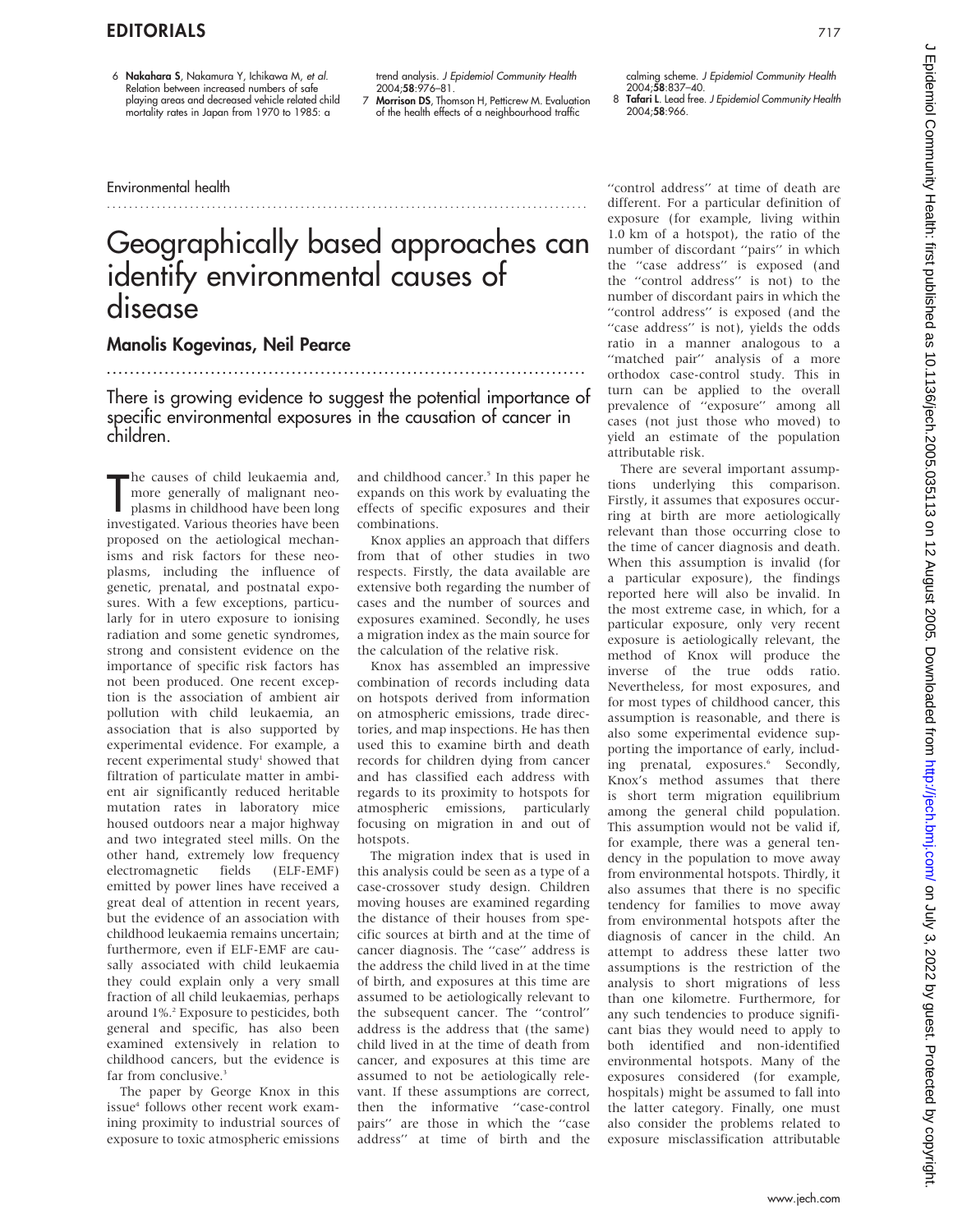to lack of information on duration of residence and in the quantification of environmental exposures, although the resulting misclassification is likely to be non-differential and therefore to produce a bias towards the null.7

Notwithstanding these potential problems, the approach followed by Knox is innovative, and the findings are of considerable interest. He shows a number of interesting associations of environmental exposures with childhood tumours. He identifies several specific chemicals as being closely associated with child tumours, particularly butadiene and exposures from internal combustion engines. More than these specific associations, which may or may not be supported by further research, what makes this paper unique is its capacity to combine in a meaningful way a series of routinely collected data on births, deaths, residences, sources of exposures, and specific exposures.

How valid can all this be? More generally, how valid can geographical comparisons be for the identification of the causes of diseases and particularly child tumours? An extensive application of small area statistics was first proposed as a proactive measure after the Seascale leukaemia cluster (Black report). Collection and systematic analysis of such data are undoubtedly important for surveillance within the context of proactive research. However, how efficient has this approach been in identifying new (or old) causes of disease? Or at least what new hypotheses have been generated through the application of small area statistics type approaches? Probably few, at least when small area statistics are applied using

comparatively crude exposure scenarios such as homocentric circles around a single point source, as has frequently been the case. There are several reasons why few, if any, risk factors have been identified by applying such approaches. Firstly, many of the environmental exposures examined in relation to cancers and reproductive outcomes such as congenital malformations, are probably not associated with high risks at common environmental levels of exposure. Secondly, such studies entail a comparatively high misclassification of the risk factor(s) of interest and of potential confounders. Finally, many of the hypotheses examined are frequently based on weak a priori evidence and are unlikely to be correct. This latter issue may not be perceived necessarily as a significant problem as small area statistical data are readily available and their use could be seen as a screening tool to test new hypotheses and/or generate them. However, a weak risk factor with a great deal of exposure misclassification is bound to produce weak results, which may not be reproduced, even if the exposure is common and therefore has a comparatively high population attributable risk. Nevertheless, small area based approaches are becoming more attractive as methods evolve, both with regard to the availability of records and methods of statistical analysis. Studies such as those by Knox clearly indicate the potential importance of specific environmental exposures in the causation of cancer in children. It will be important to further investigate these findings, and to further test their validity with other studies that have different methodologies and assumptions.

J Epidemiol Community Health<br>2005;**59**:717–718. doi: 10.1136/jech.2005.036608

......................

## Authors' affiliations

M Kogevinas, Respiratory and Environmental Health Research Unit, Municipal Institute of Medical Reseach (IMIM), Barcelona, Spain and Department of Social Medicine, Medical School, University of Crete, Herakleion, Greece

N Pearce, Department of Biomedical Sciences and Human Oncology, University of Turin, Italy and Centre for Public Health Research, Massey University Wellington Campus, Wellington, New Zealand

Correspondence to: Dr M Kogevinas, Respiratory and Environmental Health Research Unit, Municipal Institute of Medical Reseach (IMIM), 80 Dr Aiguader Rd, Barcelona 08003, Spain; kogevinas@imim.es

Funding: Neil Pearce's work on this paper was supported by the Health Research Council of New Zealand, and the Progetto Lagrange, Fondazione CRT/ISI. M Kogevinas was partially supported by ISCIII (Red de Centros RCESP C03/09), Madrid.

Competing interests: none.

#### REFERENCES

- 1 Somers CM, McCarry BE, Malek F, et al. Reduction of particulate air pollution lowers the risk of heritable mutations in mice. Science 2004;304:1008–10.
- 2 Ahlbom A, Day N, Feychting M, *et al.* A pooled<br>analysis of magnetic fields and childhood<br>leukaemia. *Br J Cancer* 2000;**83**:692–8.
- 3 Zahm SH, Ward MH. Pesticides and childhood cancer. Environ Health Perspect
- 1998;106(suppl 3):893–908. 4 Knox EG. Oil combustion and childhood cancers. J Epidemiol Community Health 2005;59:755-60.
- 5 Knox EG. Childhood cancers and atmospheric carcinogens. *J Epidemiol Community Health*<br>2005;**59**:101–5.
- 6 Greaves M. Childhood leukaemia. BMJ 2002;324:283–7.
- 7 Checkoway H, Pearce N, Kriebel D. Research methods in occupational epidemiology. Oxford: Oxford University Press, 2004.

## Occupational health

## Job insecurity and its effect on health Mel Bartley

.......................................................................................

## Findings suggest that reductions in job insecurity should be a point of intervention for government policies aimed at improving population health and reducing health inequalities.

...................................................................................

Job insecurity and its effect on health<br>is now an important topic within<br>social epidemiology.<sup>1-5</sup> Some time<br>time ago, a few papers began to appear ob insecurity and its effect on health is now an important topic within social epidemiology.<sup>1-5</sup> Some time

in Australia, $67$  and the UK $8$  suggesting that poor job quality might affect mental health almost as much as job loss. This possibility was pursued in path breaking work using the UK Whitehall II study of health in London based civil servants.<sup>9</sup> Ferrie and her colleagues were able to follow changes in health measurements in a subgroup of men and women whose civil service department was sold to the private sector. In this way, they could take account of possible health differences between those who did and did not experience increasing insecurity before the onset of job change or unemployment. The nature of the reorganisation also meant that to a large extent, civil servants had been ''randomised'' into the group experiencing greater upheaval in their work situations.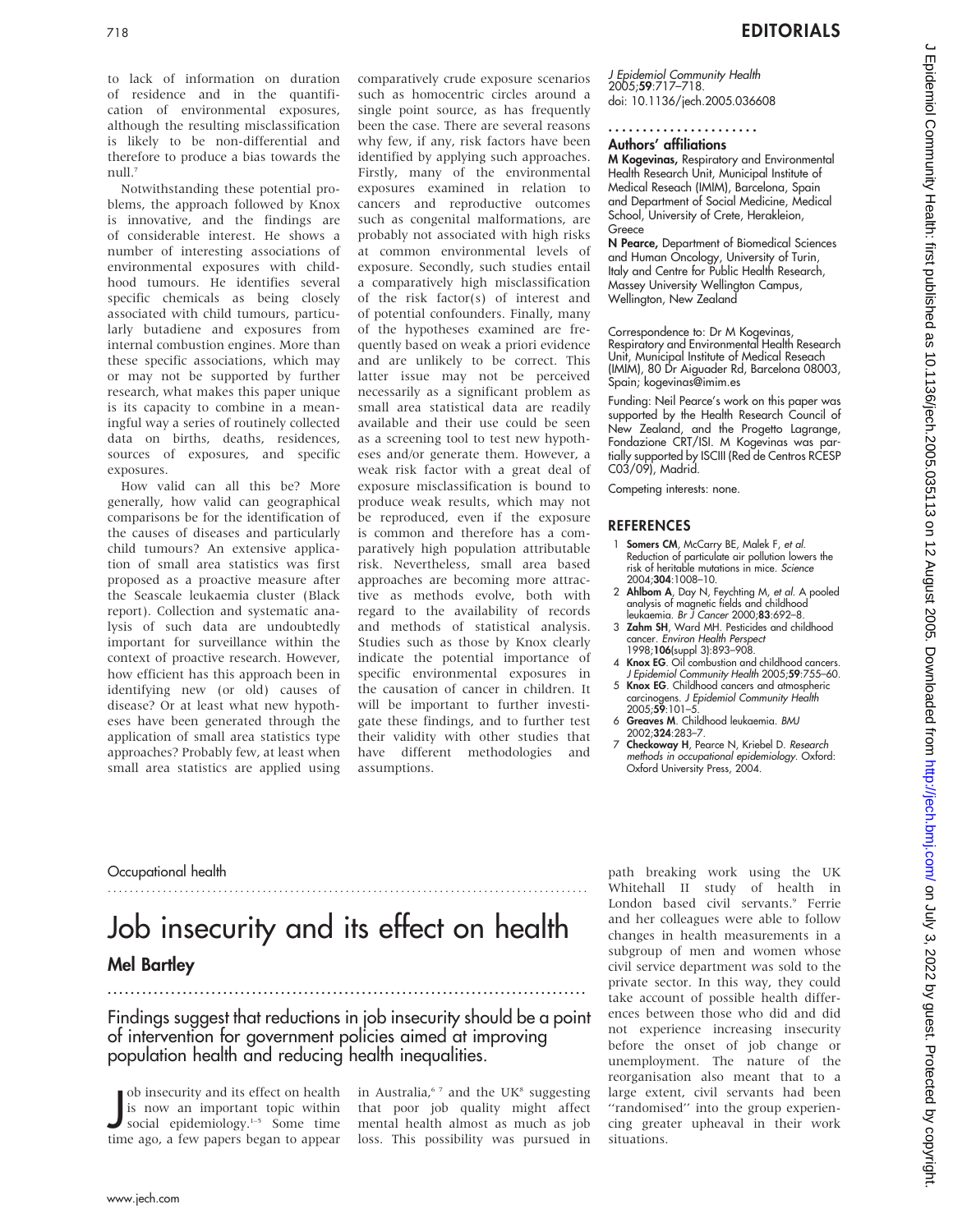Research in this area has advanced quickly at a time when, according to many measures, the numbers of secure jobs in the economies of industrialised nations are falling, to be replaced by a variety of more ''flexible'' types of employment contract.10 Perhaps public health advocates are at least as much influenced by the feeling that working conditions are regarded as something that can easily be sacrificed to the gods of economic productivity.<sup>11</sup>

The paper by Artazcoz et al adds to this growing literature in important ways. The authors are well aware of the dangers that people with a tendency towards depression or anxiety may perceive their jobs as less secure.<sup>12</sup> They are able to show that the relation of less secure employment conditions to health depends on several other factors. One of these is sex. The other is social class (manual or non-manual). Not every kind of insecurity is associated with poorer psychosocial health. The highest excess risk is experienced by those whose contracts have no fixed term, or who have no formal employment contract at all: more or less a ''doseresponse relation''.

Several recent meta-analyses $13/14$  have confirmed the effect of work insecurity on health. Whereas continued insecurity has been found to be a health risk, secure re-employment outside of a declining heavy industrial environment has been found actually to improve health.<sup>15</sup> Several papers have now concluded from their findings that reductions in job insecurity should be a point of intervention for government policies aimed at improving population health and reducing health inequalities.<sup>11 16 17</sup>

J Epidemiol Community Health 2005;59:718–719. doi: 10.1136/jech.2004.032235

Correspondence to: Professor M Bartley, Department of Epidemiology and Public Health, University College London, 1–19 Torrington Place, London WC1E 6BT, UK; m.bartley@ucl.ac.uk

### **REFERENCES**

- 1 **McDonough P**. Job insecurity and health. Int J Health Serv 2000;30:453–76.
- 2 Levenstein S, Smith MW, Kaplan GA. Psychosocial predictors of hypertension in men and women. Arch Intern Med 2001;161:1341–6.
- 3 Ferrie JE, Shipley MJ, Stansfeld SA, et al. Effects of chronic job insecurity and change in job security on self reported health, minor psychiatric morbidity, physiological measures, and health related behaviours in British civil servants: the<br>Whitehall II study. *J Epidemiol Community Health* 2002;56:450–4.
- 4 Power C, Stansfeld SA, Matthews S, et al. Childhood and adulthood risk factors for socioeconomic differentials in psychological distress: evidence from the 1958 British birth cohort. Soc Sci Med 2002;55:1989-2004.
- 5 Mohren DC, Swaen GM, van Amelsvoort LG, et al. Job insecurity as a risk factor for common infections and health complaints. J Occup Environ Med 2003;45:123–9.
- 6 Winefield AH, Tiggeman M, Goldney RD. Psychological concomitants of satisfactory employment and unemployment in young people.

.......................................................................................

Soc Psychiatry Psychiatr Epidemiol<br>1988;**23**:149–57.

- 7 Winefield AH, Tiggemann M, Winefield HR. The psychological impact of unemployment and unsatisfactory employment in young men and women: longitudinal and cross-sectional data. Br J Psychol 1991;82:473–86.
- 8 **Burchell B**. Who is affected by unemployment? In:<br>Gallie D, Marsh C, Vogler C. Un*employment and* social change. Oxford: Oxford University Press, 1996.
- 9 Ferrie JE, Shipley MJ, Marmot MG, et al. Health effects of anticipation of job change and nonemployment: longitudinal data from the Whitehall Il study. BMJ 1995;311:1264-9.
- 10 Burchell BJ. The unequal distribution of job insecurity, 1966–86. International Review of Applied Economics 1999;13:437–58.
- 11 Lavis JN, Farrant MS, Stoddart GL. Barriers to employment-related healthy public policy in Canada. Health Promot Internation 2001;16:9–20.
- 12 Artazcoz L, Benach J, Borrell C, et al. Social inequalities in the impact of flexible employment on different domains of psychosocial health. J Epidemiol Community Health 2005;59:761–7.
- 13 Bohle P, Quinlan M, Mayhew C. The health and safety effects of job insecurity: an evaluation of the evidence. Economic and Labour Relations Review 2001;12:32–60.
- 14 Sverke M, Hellgren J, Naswall K. No security: a meta-analysis and review of job insecurity and its consequences. J Occup Health Psychol 2002;7:242–64.
- 15 Ostry AS, Hershler R, Kelly S, et al. Effects of deindustrialization on unemployment, reemployment, and work conditions in a manufacturing workforce. BMC Public Health 2001;1:15.
- 16 Kristensen TS, Borg V, Hannerz H. Socioeconomic status and psychosocial work environment: results from a Danish national study. Scand J Public Health 2002;59:41–8.
- 17 Bartley M, Sacker A, Clarke P. Employment status, employment conditions, and limiting illness: prospective evidence from the British household panel survey 1991–2001. *J Epidemiol*<br>Community Health 2004;**58**:501–6.

## Occupational health

# Flexible employment and health inequalities

## Fernando G Benavides, George L Delclos

A flexible labour market could contribute to increasing health inequalities and should be a priority on the public health policy agenda.

The relation between itexible<br>
employment and health is a recent<br>
public health research question.<sup>1</sup> he relation between flexible employment and health is a recent After a long period of progressive labour market regulatory policymaking, particularly in European Union countries, where the influence of trade unions is strong, employers now argue for a supply of a full time workforce that will allow them to compete in a global market characterised by continuous technical and organisational change. In

this global environment, and from a purely economic perspective, flexible employment has become considered as a necessary condition to increase productivity, and is a characteristic common to both developed and developing countries.

...................................................................................

Recent research, however, has begun to suggest that flexible employment may have adverse affects on the health of workers. For instance, mortality is significantly higher among temporary workers in comparison with permanent workers.2 Persons who experience frequent job changes are more likely to smoke, consume more alcohol, and exercise less<sup>3</sup>; and workers who perceive job insecurity experience significant adverse effects on their physical and mental health.4 Despite some of the limitations of these kinds of studies, primarily in the various definitions of flexible employment (which can be variably defined as job insecurity, frequent job change, or type of contract), the picture regarding this important question is becoming clearer.

In this issue, Artazcoz et al add another piece to this complex puzzle.<sup>5</sup> The authors examine the possible impact of flexible employment on health inequalities, and show an association between poor mental health outcomes and two forms of flexible employment (non-fixed term temporary contracts and being employed with no contract) that differentially affects less privileged workers: women and male manual workers.